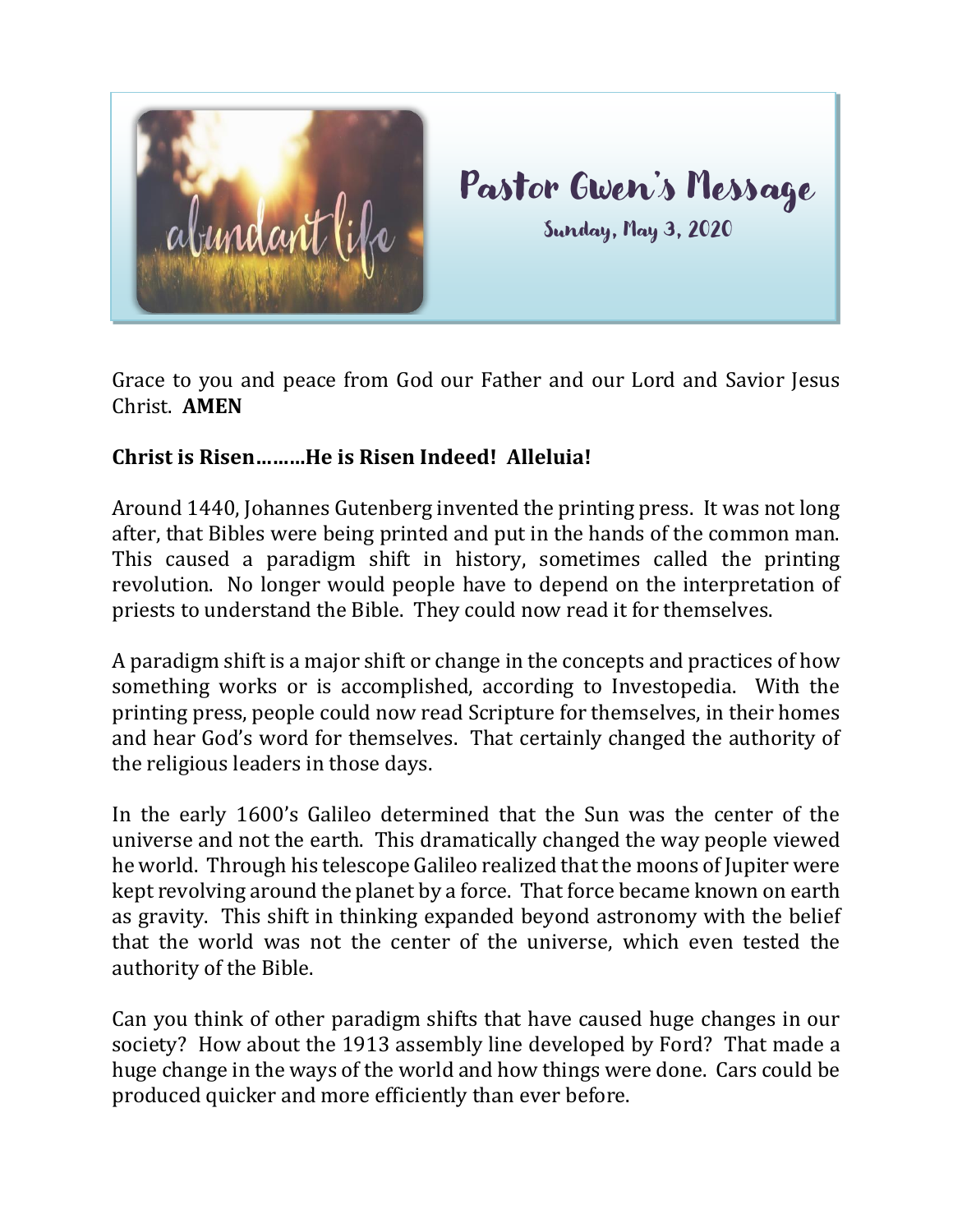Another life changing event for the world came on 9-11 2001, when terrorism changed the way we board planes, go into subways, look at nuclear weapons and think about terrorism.

Or how about the internet? It has changed the way we communicate for sure. If you don't have email, you are living in the dark ages. The Internet today, provides the primary source of information. And it also has made us people who expect instant gratification. Everything is at our fingertips. NOW.

Let's think back to the days of Jesus. Jesus called himself the Good Shepherd. Was that thought a shift in the paradigm? If Jesus was the Good Shepherd, he would be a great person to follow. After all, the Pharisees and other spiritual leaders were not always the nicest people. They too often took advantage of the commoners by retaining all the power for themselves. People needed to go to these men for healing, forgiveness and sought their permission for just about everything in between.

Could this new idea that Jesus was a good shepherd actually mean that there was a spiritual leader who actually cared about them, a leader who knew their voice? I do think that this idea of a Good Shepherd was a huge paradigm shift for the Israelites and all who were looking for the Messiah that God had promised.

This thought of Jesus as a shepherd meant that all people would be known to Jesus. He would know them personally and they would count. His voice would be familiar. He would care for them. He would have their best interest at heart. He would protect them. That is what it meant for Jesus to be the Good Shepherd.

But for the Pharisees this paradigm shift was not a good one. It promoted the fact that Jesus would take away the power they held over the people. And because of these religious leaders not liking the new thought of Jesus as Good Shepherd, Jesus was put to death. They got rid of him the only way they knew, a permanent way. They hung him on a cross and crucified him. But God had the last word. God's love prevailed and raised Jesus from the dead on the third day.

Our reading from John this morning goes on to say that not only is Jesus the Good Shepherd, but he is also the gatekeeper. Another metaphor. And this one is just as powerful. "I am the gate for the sheep". Jesus is the gate or the door that the sheep must enter through to be saved and find pasture. This to me says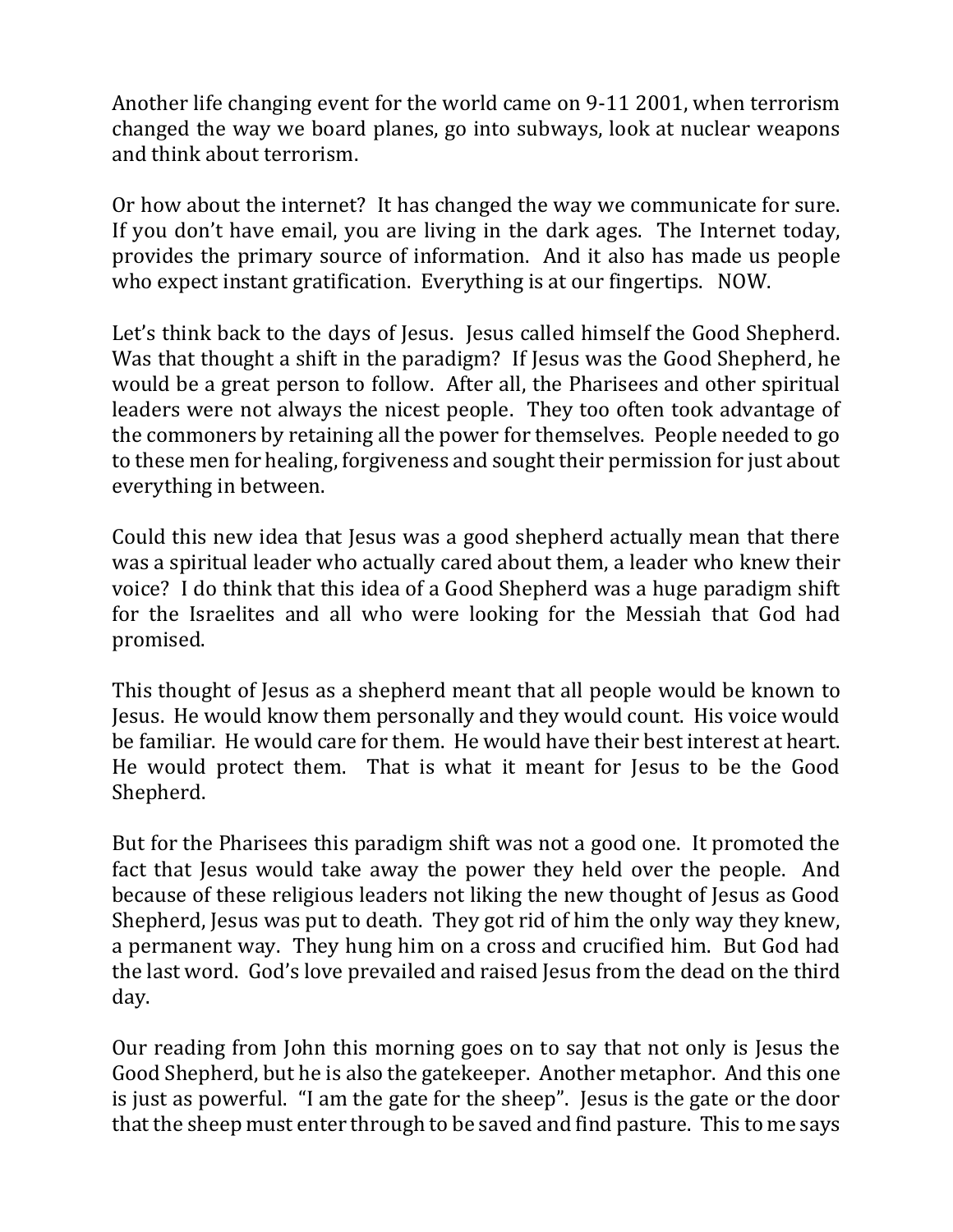that only through Jesus can we find our way to abundant life, forgiveness and eternal life. There is no other way to enter into the kingdom of God. And in His Kingdom, we will have the promise of life with God, where we find safe haven from a dangerous world. We are the sheep of his own flock and as verse 10 declares. Jesus said, "I came that they may have life and have it abundantly."

And now I ask you. Are you able to acknowledge this new paradigm for your life? Do you accept and believe the fact that Jesus is the gateway, the doorway to salvation? Is He the one to whom you go to have true life? To live abundantly?

You know, we use the term abundant life to talk about one of the three gracious realities that God gives promise too in Jesus. Forgiveness and eternal life are the other two. But what about this abundant life? What exactly does that mean. I have spent some time this week thinking about what that means to me.

I recalled a time when I first got here at CTS and was serving communion. I don't remember to whom I served that thin wafer that day, but it dropped on the floor. Without thinking I picked up another wafer from the paten and said, "Don't worry we have a God of abundance." It was just a reaction that came real to me that moment. Folks, our God is a God of abundance. There is never, ever a lack of the love he has for each one of us. He is our shepherd, our Good Shepherd.

To live life abundantly we realize that Jesus goes before us to prepare the way. We realize that Jesus guides us through His Word. We realize that Jesus protects us. And we realize that Jesus tells us whom we are, that we belong to him. To realize all this shows His immense love for us. And when we believe this love, we have life abundant. Nothing or no one can take that away from us.

Jesus is literally the embodiment of God's love. And we are drawn to it. God created a need in all of us to be loved and He provides the true answer in Jesus. We hear the voice of Jesus calling us through his Word, through the witness of others, through the community of the faithful and we believe that His love is real. And not only do we hear and believe, but also we follow. He calls us by name. And we do not know where that call will lead. But we are called to share that love with others.

So I urge you this Easter season, this time when life seems so different with COVID 19 to Listen for God's call. Allow yourself to live into his love. Follow